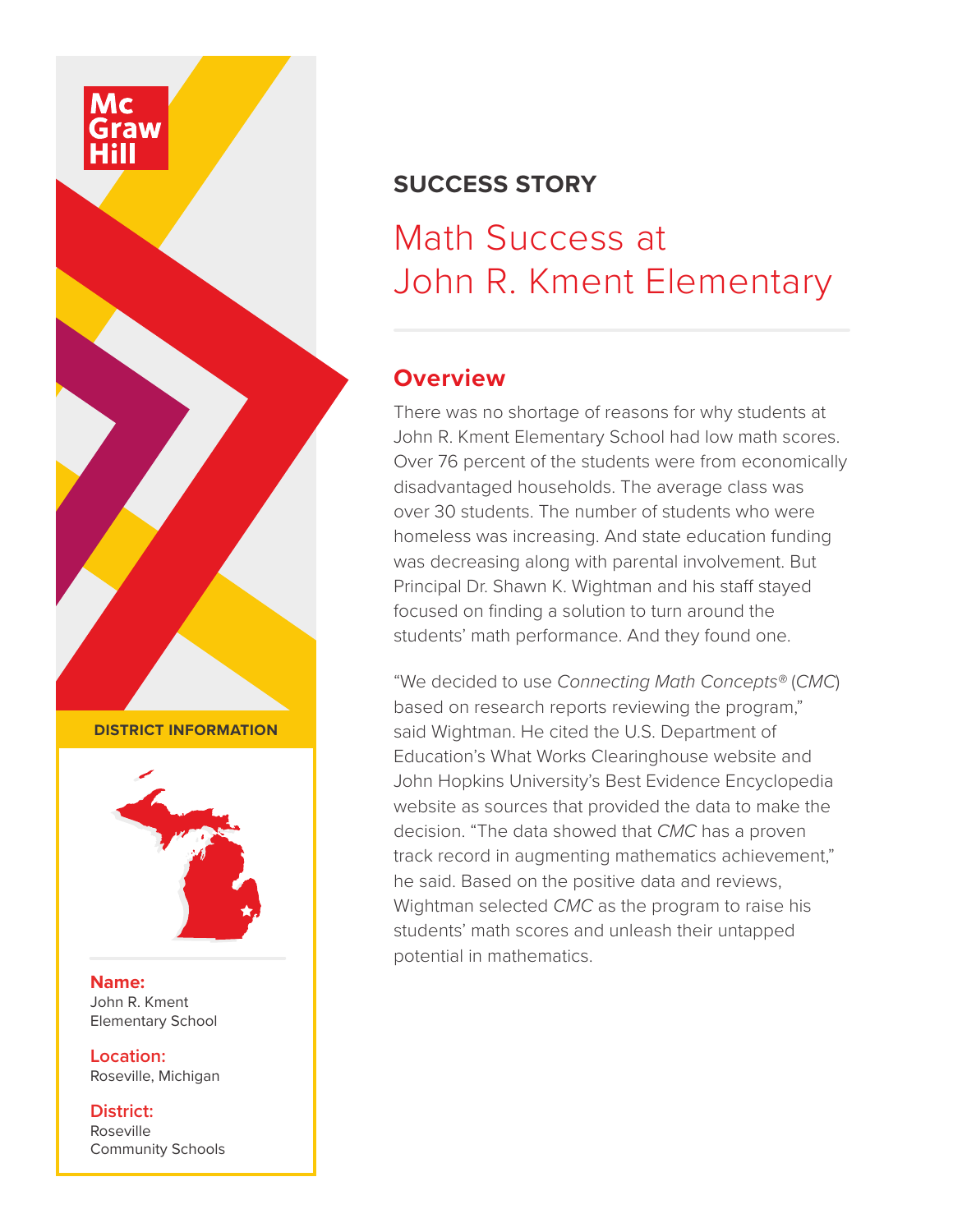*Students are happy their grades are improving. Parents are happy that grades are improving. Teachers are happy the program is working.*

**–Dr. Shawn K. Wightman**  Principal John R. Kment Elementary School

#### **Implementation**

Asked why it was so important to implement a new mathematics curriculum, Wightman offers a number of statistics. Eighty-three percent of students who take algebra and geometry go on to college versus 36 percent for students who don't take those courses. Almost 90 percent of all new jobs require math skills above the high school level. And the majority of four-year colleges require three to four years of high school math for admission.

He even cites the everyday life skills that demand strong math skills, such as understanding graphs, charts, and opinion polls in the media, calculating house and car payments, and figuring out which long-distance telephone service provider is the most cost effective.

Not everyone at John R. Kment Elementary was on board with implementing *Connecting Math Concepts* at first. "Initially, the staff didn't like the idea of such a drastic change in the instructional delivery of math curricula," explained Wightman, referring to *CMC*'s Direct Instruction teaching style. But the staff was committed to finding a way to turn around their students' math

achievement scores. And after conducting an initial staff training and designing an ongoing professional development schedule with the help of McGraw Hill, the program was piloted at John R. Kment Elementary in the fall of 2013.

As a Direct Instruction program, *CMC* initially focused on assessing the students' math skills. Then explicit lessons that included elements such as timed activities, fast pacing throughout the lessons, and incorporating repetition as a math skill-development strategy were employed as instructional methods in the classroom.

#### **Reaction**

Although teachers were initially hesitant to use the instructional delivery method of Direct Instruction because of their inexperience with the teaching method, the results they experienced quickly transformed them into strong supporters. "They support Direct Instruction now," said Wightman. "Students are happy their grades are improving. Parents are happy that grades are improving. Teachers are happy the program is working." Wightman summed up his thoughts on the program, saying, "It's effective, easy-to-use, and resulted in improved educator efficiency and increased student achievement."

> *It's effective, easy-to-use and resulted in improved educator efficiency and increased student achievement.*

**–Dr. Shawn K. Wightman**  Principal John R. Kment Elementary School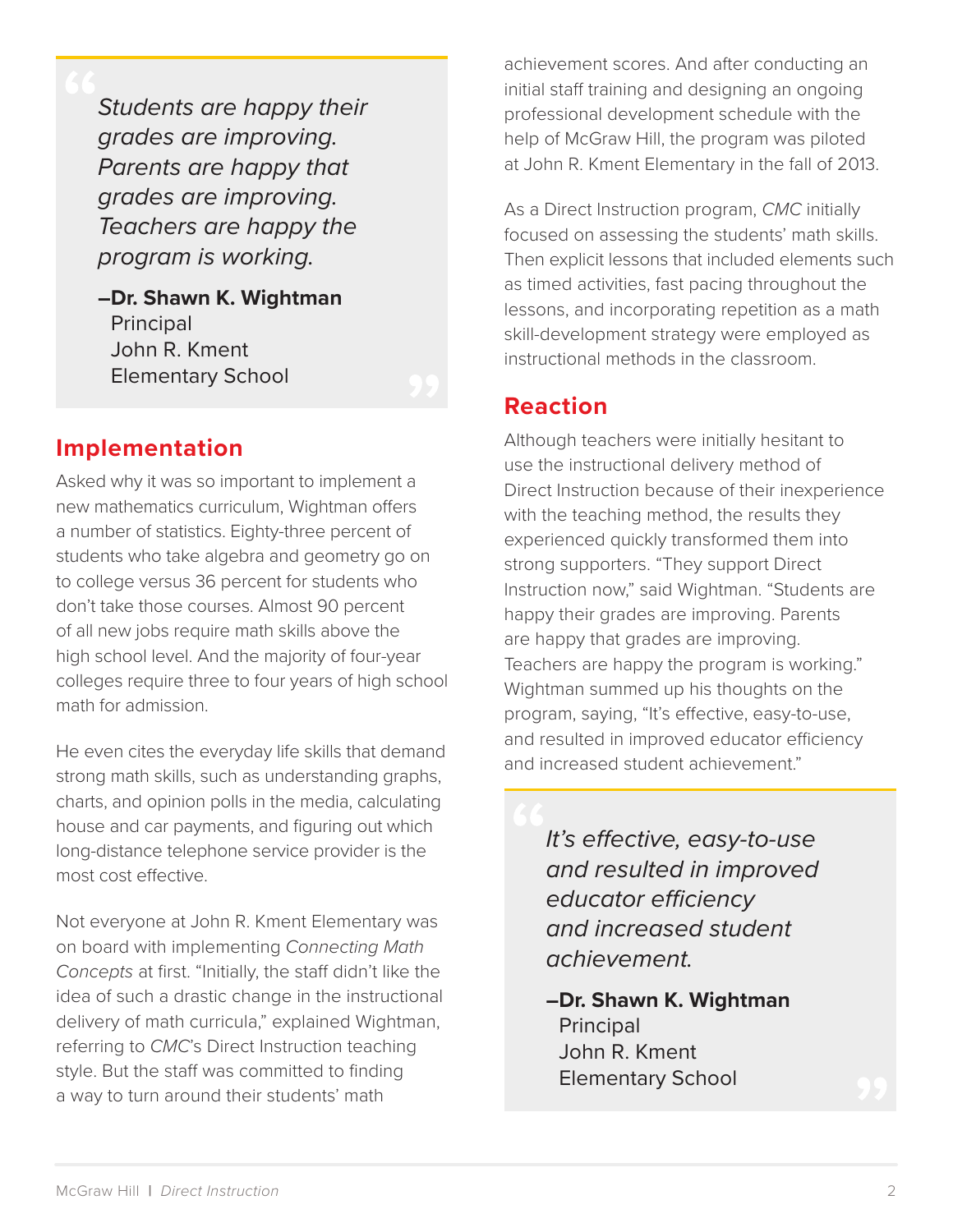In addition to praising the Direct Instruction delivery method, Wightman also referenced *SRA 2Inform®*, a resource designed to monitor student progress and complement Direct Instruction programs, as a major contributing factor to the success of *CMC*.

After one year of experiencing pilot program success, Roseville Community Schools adopted the *CMC* curriculum in all its elementary classrooms, providing a shared, consistent model for teaching mathematics throughout the district. "We now have a complete horizontallyand vertically-aligned curriculum that is consistently taught with fidelity," said Wightman.

#### **Results**

The increase in mathematics achievement demonstrated by John R. Kment Elementary students who were taught with *Connecting Math Concepts* was dramatic. According to AIMSweb®, a universal screening, progress monitoring, and data management system that supports Response to Intervention and tiered instruction, 56 percent of John R. Kment Elementary students had a high probability of meeting proficiency standards on the state mathematics test when *CMC* was introduced in the fall of 2013. By mid-year, the AIMSweb report jumped 21 percentage points in the same category, identifying 77 percent of the students as prepared to pass the test.

In one case, Wightman saw a previously struggling first-grade special education student score 24 out of 28 on the Math Computation (M-COMP) assessment—a collection of math computation probes that is consistent with the AIMSweb assessment. This improvement was due to skill increases in basic math computation and mathematics concepts and applications.

The gains occurred simultaneously with a decrease in the number of student discipline referrals to the school office. Wightman believes that student discipline improved "because students were experiencing more success in math." He saw the rising tide of academic achievement as a mechanism that lifted students' self-confidence in addition to their test scores.

After *CMC* was implemented, the school experienced a reduced number of Tier 3 students and an increasing number of Tier 1 students across all grade levels, even before one full year of instruction was complete. According to AIMSweb statistics that measured the progress of John R. Kment Elementary students from fall through winter, there was a 56.1 percent average decrease in the number of Tier 3 students across grades two through six and an average increase of 77.4 percent in the number of Tier 1 students across the same grade levels. Third graders, whose progress is significant for all districts required to take the state competency test, experienced a 32 percent average decrease in Tier 3 classification and a 22.5 percent average increase in Tier 1.



#### **Grade 1–5 Average Math: 2013–14**